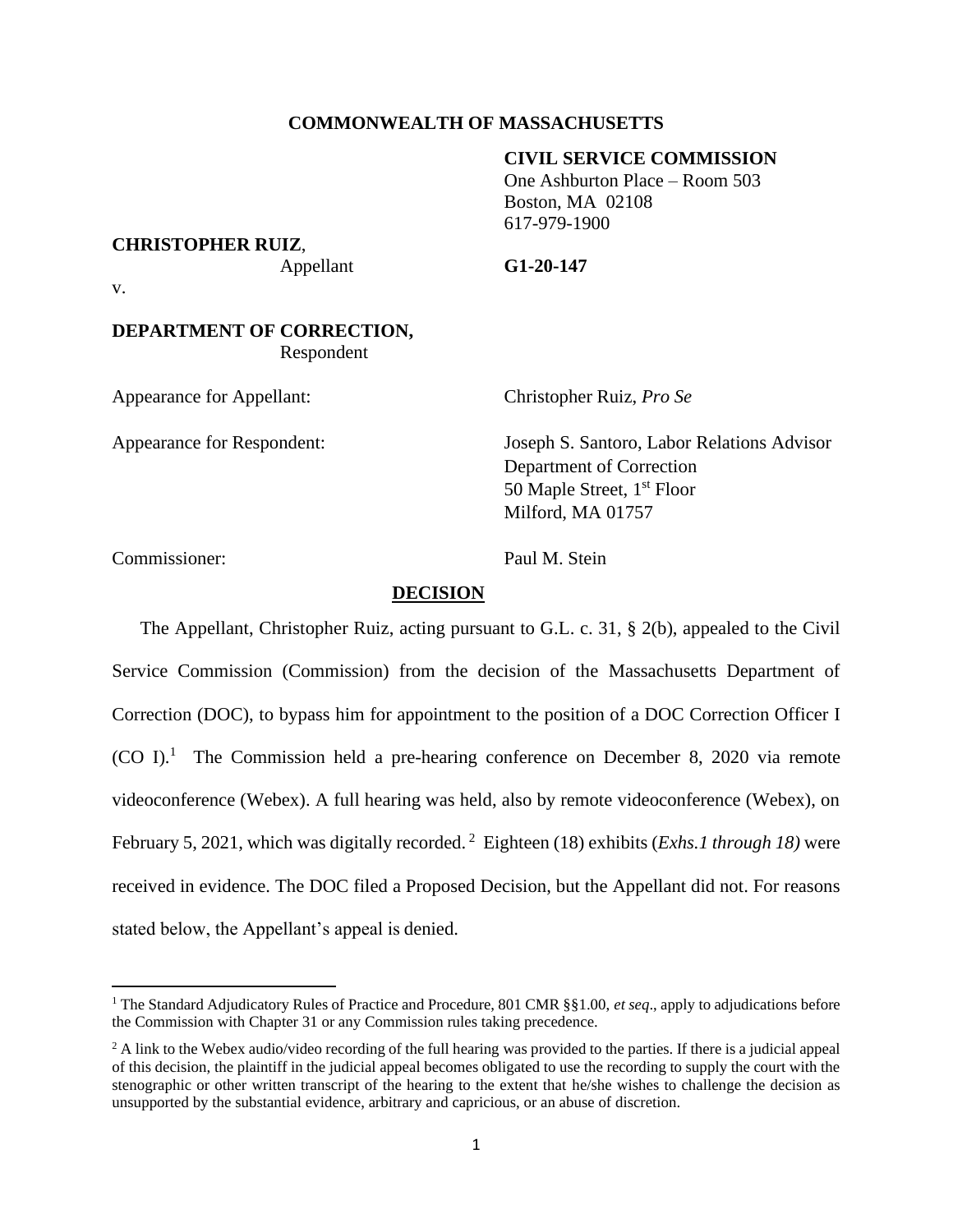### **FINDINGS OF FACT**

Based on the Exhibits entered into evidence and the testimony of the following witnesses: *Called by the Appointing Authority*:

- Eugene T. Jalette, DOC Supervising Identification Agent
- Jill Lococo, DOC Sergeant

*Called by the Appellant:*

■ Christopher Ruiz, Appellant

and taking administrative notice of all matters filed in the case, pertinent law and reasonable inferences from the credible evidence, a preponderance of evidence establishes these facts:

1. The Appellant, Christopher Ruiz, is a Hispanic male in his late twenties who lives in Pawtucket, RI. He dropped out of high school to support his birth family's financial needs. In 2017, he earned a General Equivalency Diploma (GED). (*Exh.3; Testimony of Appellant*)

2. On October 20, 2018, Mr. Ruiz took and passed the Massachusetts Civil Service Examination for Correction Officer administered by the Massachusetts Human Resources Division (HRD). His name was placed on the Correction Officer Eligible List dated February 1, 2019. (*Exh.17*)

3. On January 13, 2020, HRD issued Certification No. 06870 to the DOC for appointment of new Correction Officers. Mr. Ruiz's name appeared in 67<sup>th</sup> place on the certification and he signed willing to accept and completed the required application packet. (*Exh.3; Testimony of Appellant*)

4. Pursuant to standard DOC policy, a background investigation is conducted on all applicants for the position of Correction Officer I under the supervision of Eugene Jalette, the DOC Supervising Identification Agent. The investigation includes: verification that all entrance requirements are met; inquiry of past employers and character references; and a thorough criminal records check of all Criminal Offender Records Information (CORI) through the Massachusetts Criminal Justice Information Services (CJIS), which encompasses data from the Massachusetts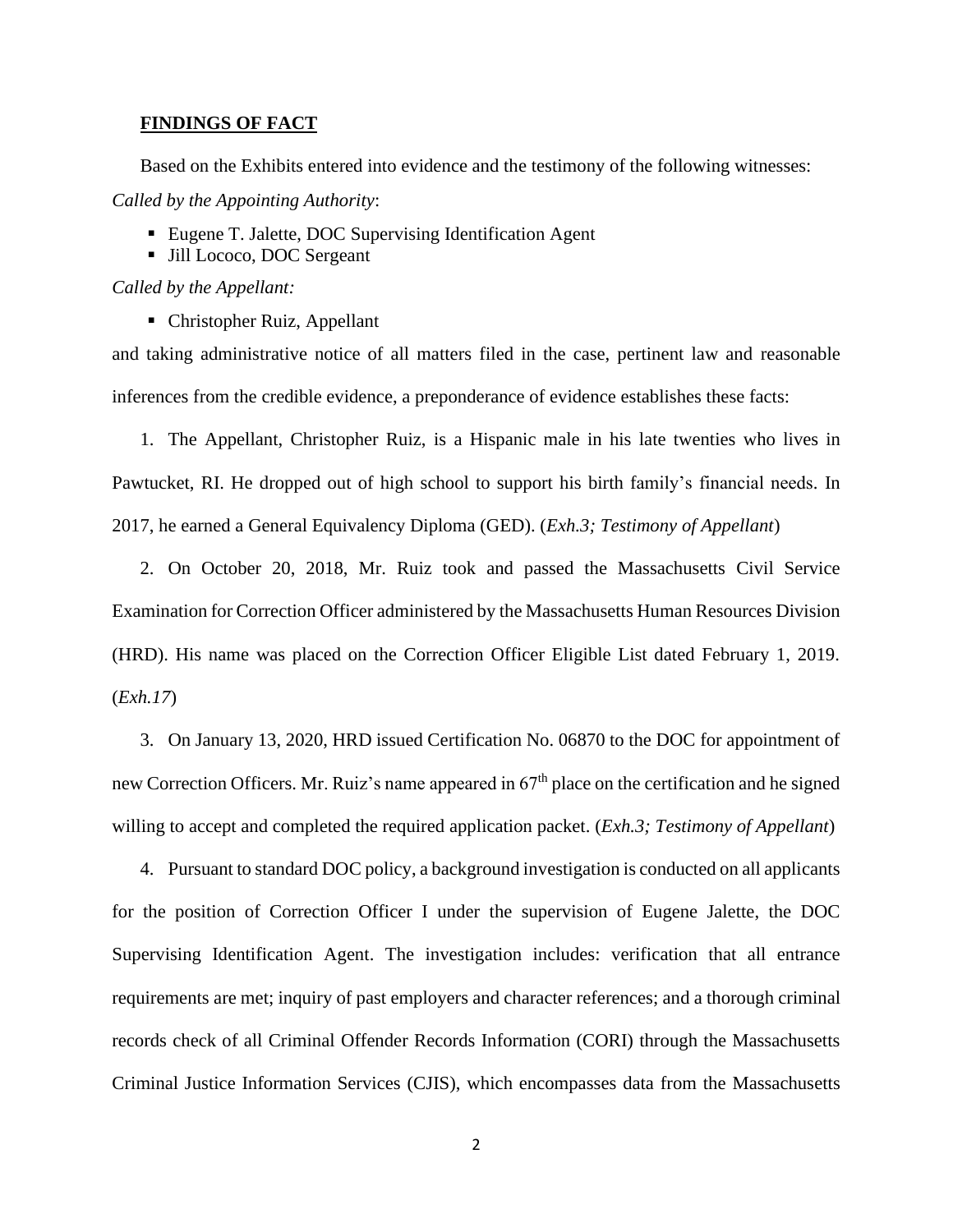Board of Probation (BOP) as well as other federal, state and local law enforcement, and the

applicant's driver history. (*Testimony of Jalette*)

- 5. The CJIS check of Mr. Ruiz's CORI identified the following adult incidents:
	- January 5, 2012 Arrested by Pawtucket (RI) PD for Driving with a Suspended License – Pled Nolo Contendere, paid fine and court costs – Case Dismissed February 23, 2012 - Case Expunged by Court Order on March 12, 2020. (*Exh.5, 8,11, 13 & 16*)
	- March 21, 2012 Arrested by North Providence (RI) PD on Bench Warrant for Failure to Appear. (*Exhs.11 & 13*) 3
	- April 3, 2012 Arraigned in Attleboro District Court for Compulsory Insurance Violation/ Concealing Number Plate – Dismissed December 17, 2014. (*Exhs.9 &10*)
	- April 30, 2012 –Pawtucket PD found Mr. Ruiz parked at an elementary school and Summoned to Appear on Charge of Operating with Expired License. (*Exh.9*) 4
	- March 12, 2013 Arrested by Cranston (RI) PD for Operating with Expired License; Summons issued for Court Appearance on May 1, 2013 – eventually Pled Nolo Contendere, paid fine and costs December 18, 2013. (*Exhs.7, 8 & 13*) 5
	- November 13, 2013 Arrested by RI State Police (during traffic stop in which Mr. Ruiz was a passenger) on two Bench Warrants for Failure to Appear (i.e., the March 12, 2013 & April 30, 2012 offenses). (*Exhs.13 & 14*)
	- January 23, 2014 Due to appear for Arraignment on charges by East Providence (RI) PD for Driving with a Suspended License – eventually Pled Nolo Contendere on May 20, 2015 – Expunged by Court Order on March 12, 2020 (*Exh.16*)
	- February 5, 2014 Arrested by RI State Police (after traffic stop of vehicle in which Mr. Ruiz was a passenger) on Bench Warrant for Failure to Appear in Court (on January 23, 2014 arraignment) (*Exh.15*)

<sup>&</sup>lt;sup>3</sup> The record does not identify what proceeding Mr. Ruiz failed to appear for that prompted issuance of the Bench Warrant which resulted in his arrest. The only prior pending matter appears to be the charges associated with the January 5, 2012 offense which had been disposed of on February 23, 2012, a month prior to the arrest.

<sup>4</sup> Police found marijuana and drug paraphernalia in the possession of others in the vehicle, but Mr. Ruiz was not charged with any drug-related offenses. (*Exh.9*)

<sup>&</sup>lt;sup>5</sup> Mr. Ruiz claims that the case involving the March 12, 2013 offense was one of the cases expunged by Court Order on March 12, 2020, but none of the four expungement orders he produced match up to that case. (I note that three of the four orders match up directly to three of the cases listed in this finding and one, an expungement of a Driving With Suspended License disposed of on December 3, 2012 does not match up with any of the cases in the record. (*Exhs. 5 through 16; Testimony of Appellan*t)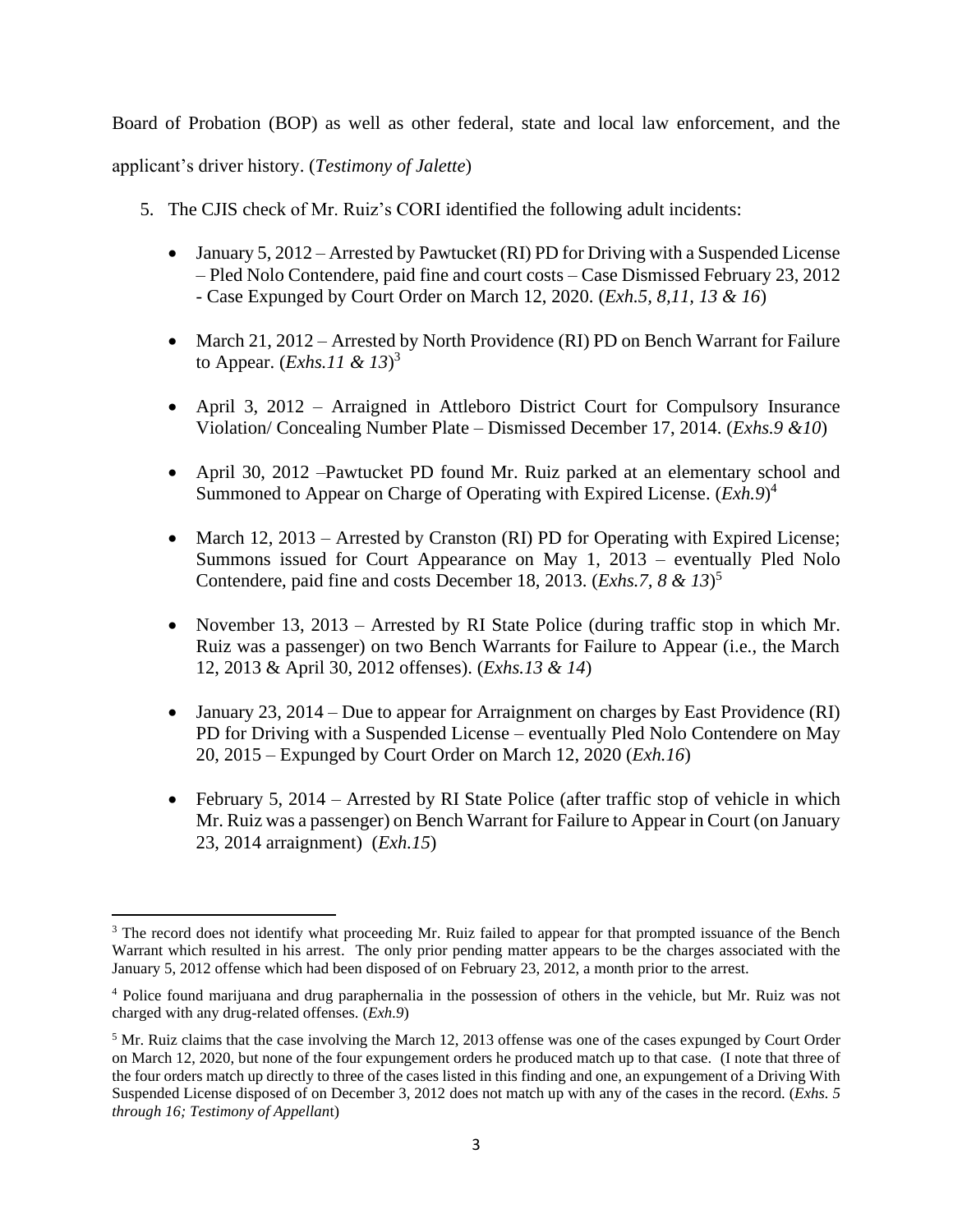- March 14, 2014 Cited by Attleboro (MA) PD for Unlicensed Operation of Motor Vehicle – Bench Warrant issued after failure to appear – Dismissed December 17, 2014 (*Exhs.10 & 12*)
- December 16, 2014 Arrested by Attleboro (MA) PD on Bench Warrant for failure to Appear (March 14, 2014 offense) – Dismissed with original offense on December 17, 2014. (*Exhs.10 & 12*)
- September 24, 2016 Arrested by Pawtucket (RI) PD for Disorderly Conduct and Resisting Arrest – Disorderly Conduct charge dismissed November 30, 2016; Pled Nolo Contendere to Resisting Arrest and paid court costs - Case Expunged by Court Order on February 27, 2020. (*Exhs.11, 13 & 16*)
- May 5, 2017 Referenced in an incident report by Pawtucket (RI) PD as a "participant" in a bar fight involving a friend of Mr. Ruiz. Friend arrested. No charges filed against Mr. Ruiz but all parties were given a no-trespass warning at request of bar owner. (*Exh.6*)
- October 20, 2017 Cited by Cranston (RI) PD for Operating with Suspended License and Without Evidence of Insurance and Minor 1<sup>st</sup> Offense Possession of Marijuana (less that one ounce) – Guilty Findings entered on 10/27/2017 on Marijuana charge (in absentia) and Guilty Findings on MV violations on 01/08/2018. (*Exh.8*)
- 6. By letter dated January 27, 2020, Matthew Beaudet, DOC Deputy Director of Human

Resources, informed Mr. Ruiz that, based on the information disclosed by the CJIS check of his

CORI, copies of which were enclosed, "we may be inclined to make an adverse decision." (*Exh.8;* 

# *Testimony of Jalette*)

7. In or about March 2020, DOC Sergeant Jill Lococo was assigned to complete the preemployment background investigation of Mr. Ruiz. She proceeded to follow-up with law enforcement agencies concerning the negative incidents on Mr. Ruiz's criminal record. She also checked Mr. Ruiz's education, employment history and professional references, as well as personal and neighborhood references, and conducted a home visit (on March 11, 2012) with Mr. Ruiz and his girlfriend, all of which were positive. (*Exh.5: Testimony of Jalette & Lococo*)

8. At the home visit, Mr. Ruiz told Sgt. Lococo that he had made an appointment to see a judge the next day and "everything" on his criminal record would be expunged. Mr. Ruiz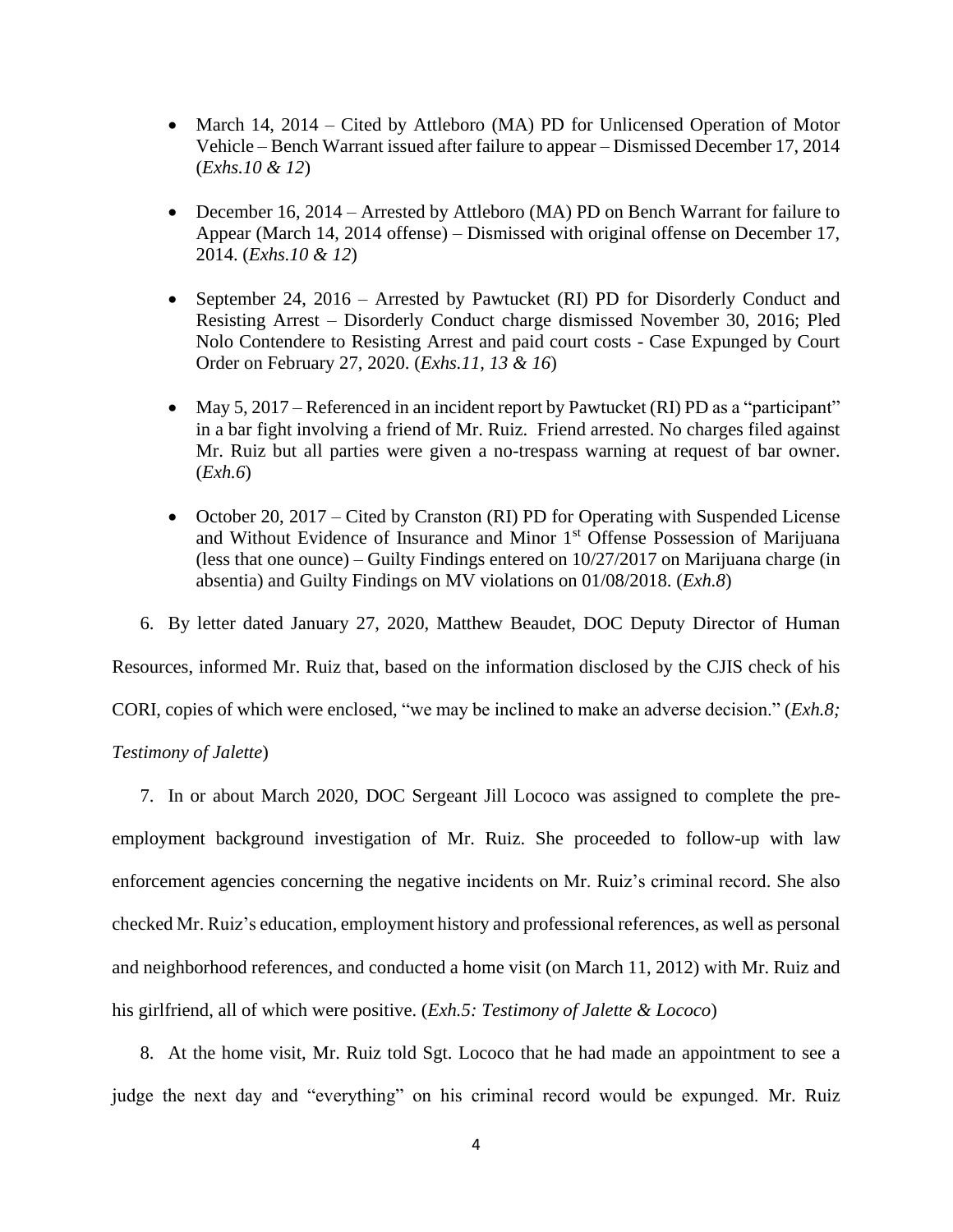subsequently provided the DOC with copies of four Expungement Orders, as described in Finding No. 5 above. (*Exhs.5 & 16; Testimony of Appellant & Lococo*)

9. Sgt. Lococo prepared a background investigation report dated March 16, 2020, summarizing the results of her investigation of Mr. Ruiz. The background investigation report, together with all accompanying documentation, including Mr. Ruiz's application, criminal history, references and the Expungement Orders provided by Mr. Ruiz, were submitted for review and consideration by the Appointing Authority, DOC Commissioner Carol A. Mici, who decided that Mr. Ruiz should be bypassed for appointment based on his criminal history. (*Exh.2; Testimony of Jalette*)

10. Ultimately, DOC appointed 29 candidates as Correction Officers from Certification #06870, of which fifteen (15) candidates were ranked below Mr. Ruiz. (*Stipulated Facts*)

11. By letter dated August 17, 2020, DOC Deputy Commissioner Thomas J. Preston informed

Mr. Ruiz that he had been bypassed for appointment for the following reason:

"Background investigation: Failed background due to a criminal history and negative police contacts to include driver history; Specifically, in 2016 you were arrested for disorderly conduct and related arrest (later expunged on 2/27/2020); Additionally, in 2014 and 2013 you were arrested by RISP for a warrant. In 2013 you were charged with driving with a suspended license (DSL). In 2012 you were charged with DSL; your BOP had two charges related to motor vehicle violations and numerous negative adult contacts with the Pawtucket Police Department."

(*Exh.2*)

12. This timely appeal to the Commission duly ensued. (*Exh.1; Stipulated Facts*)

## **APPLICABLE CIVIL SERVICE LAW**

 The core mission of Massachusetts civil service law is to enforce "basic merit principles" for "recruiting, selecting and advancing of employees on the basis of their relative ability, knowledge and skills" and "assuring that all employees are protected against coercion for political purposes, and are protected from arbitrary and capricious actions." G.L. c. 31, § 1. See, e.g., Massachusetts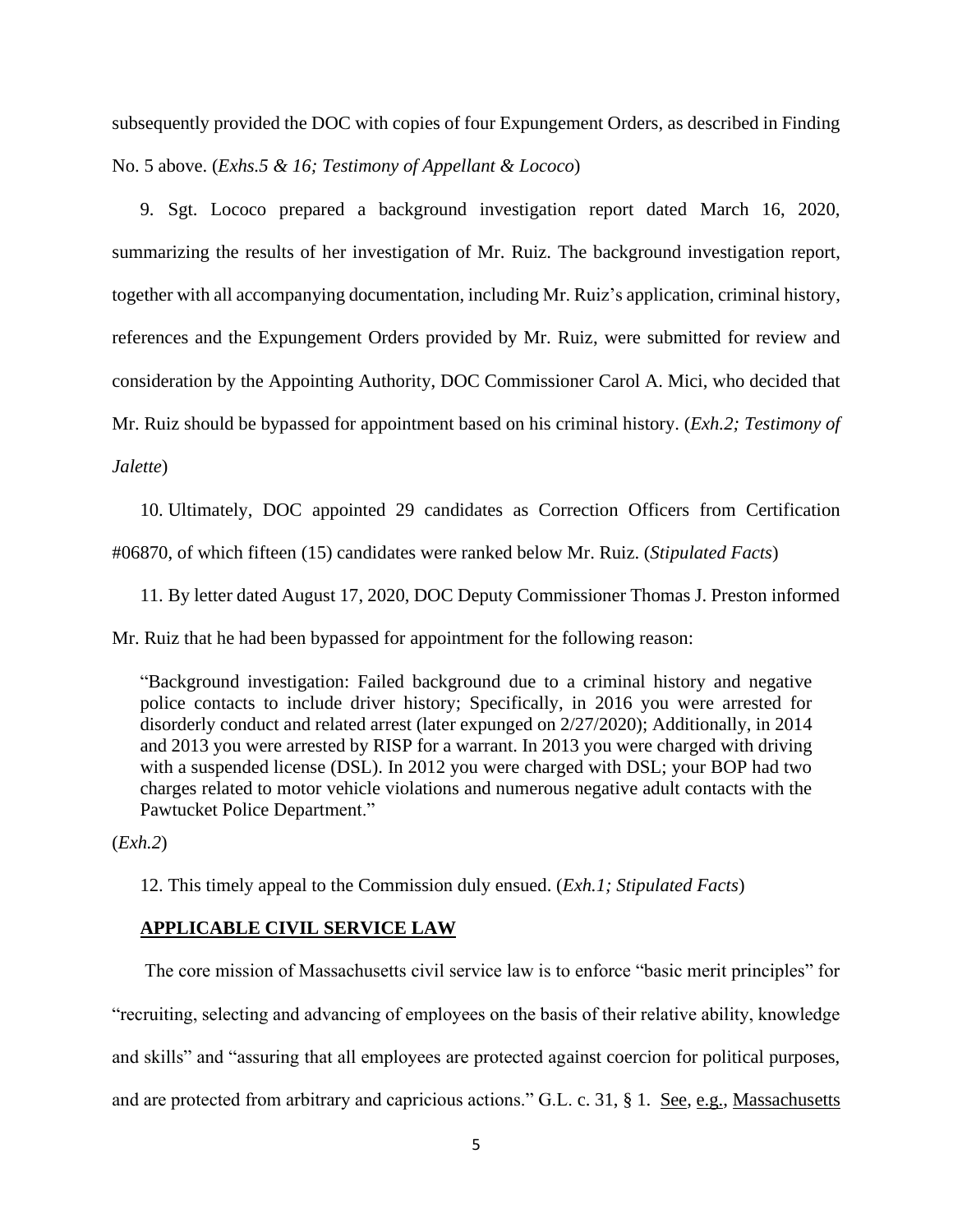Ass'n of Minority Law Enforcement Officers v. Abban, 434 Mass. 256, 259 (2001); MacHenry v. Civil Serv. Comm'n, 40 Mass. App. Ct. 632, 635 (1995), rev. den., 423 Mass. 1106 (1996).

Original and promotional appointments of civil service employees are made from a list of candidates, called a "certification", whose names are drawn in the order in which they appear on the applicable civil service "eligible list", using what is called the 2n+1 formula. G.L. c. 31, §§ 6 through 11, 16 through 27; Personnel Administration Rules, PAR.09. An appointing authority must provide specific, written reasons – positive or negative, or both -- consistent with basic merit principles – for bypassing a higher ranked candidate in favor of a lower ranked one. G.L. c. 31, § 27; PAR.08(4).

A person may appeal a bypass decision under G.L. c. 31, § 2(b) for de novo review by the Commission. The Commission's role is to determine whether the appointing authority has shown, by a preponderance of the evidence, that it has "reasonable justification" for the bypass after an "impartial and reasonably thorough review" of the relevant background and qualifications bearing on the candidate's present fitness to perform the duties of the position. Boston Police Dep't v. Civil Service Comm'n, 483 Mass. 461, 474-78 (2019); Police Dep't of Boston v. Kavaleski, 463 Mass. 680, 688-89 (2012); Beverly v. Civil Service Comm'n, 78 Mass. App. Ct. 182, 187 (2010); Leominster v. Stratton, 58 Mass. App. Ct. 726, 727-28 (2003).

"Reasonable justification . . . means 'done upon adequate reasons sufficiently supported by credible evidence, when weighed by an unprejudiced mind, guided by common sense and by correct rules of law'". Brackett v. Civil Service Comm'n, 447 Mass. 233, 243 (2006); Commissioners of Civil Service v. Municipal Ct., 359 Mass. 211, 214 (1971) and cases cited. See also Mayor of Revere v. Civil Service Comm'n, 31 Mass. App. Ct. 315, 321 (1991) (bypass reasons "more probably than not sound and sufficient").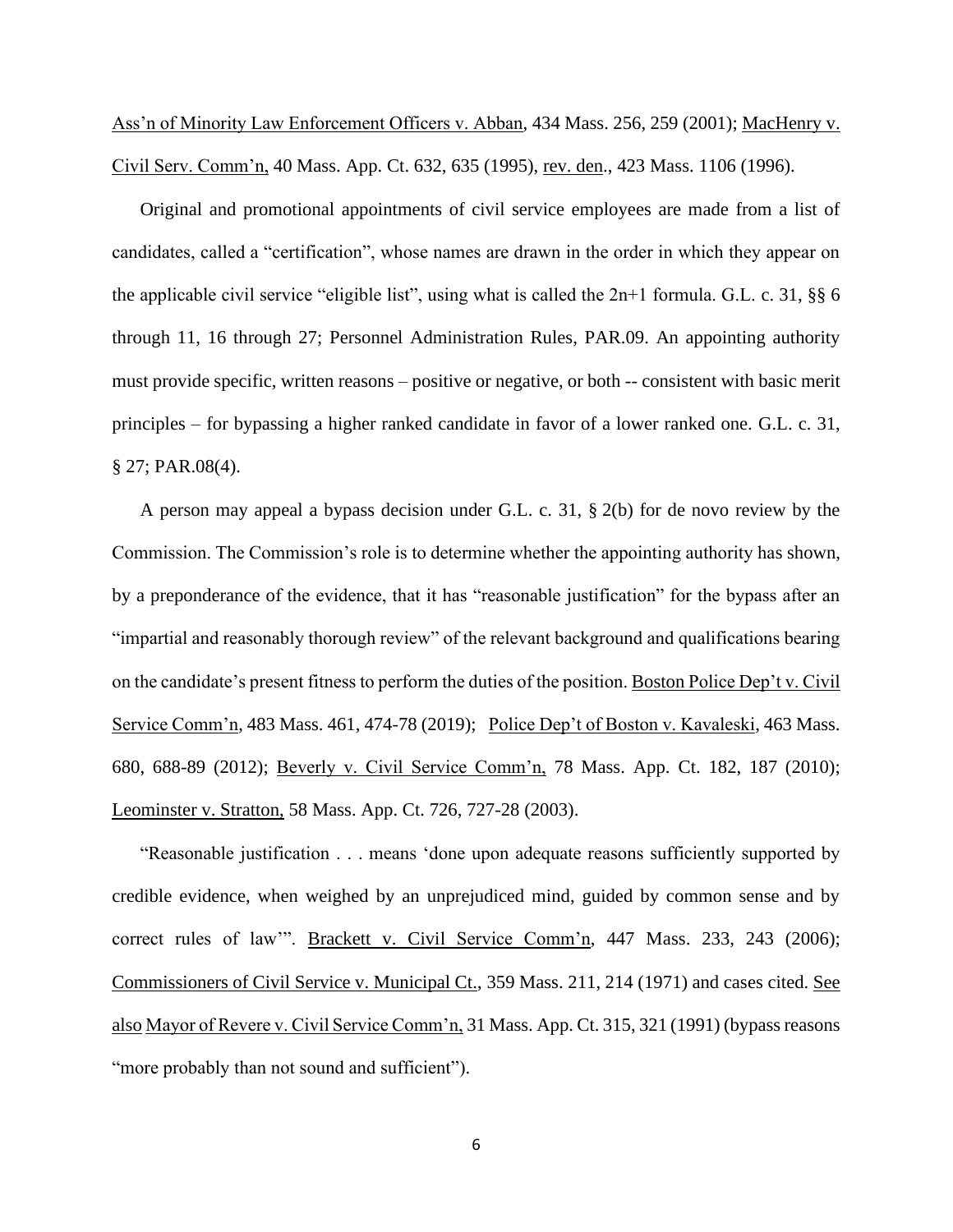The governing statute, G.L. c. 31, gives the Commission's de novo review "broad scope to evaluate the legal basis of the appointing authority's action" and it is not necessary that the Commission find that the appointing authority acted "arbitrarily and capriciously." City of Cambridge v. Civil Service Comm'n, 43 Mass. App. Ct. 300, 303-305, rev. den., 428 Mass. 1102 (1997) The commission ". . . cannot substitute its judgment about a *valid* exercise of *discretion based on merit or policy considerations* by an appointing authority" but, when there are "overtones of political control or objectives unrelated to merit standards or neutrally applied public policy, then the occasion is appropriate for intervention by the commission." Id. (*emphasis added*). See also Town of Brookline v. Alston, 487 Mass. 278 (2021) (analyzing broad scope of the Commission's jurisdiction to enforce basic merit principles under civil service law).

 Law enforcement officers are vested with considerable power and discretion and must be held to a high standard of conduct:

[They] are not drafted into public service; rather they compete for their positions. In accepting employment by the public, they implicitly agree that they will not engage in conduct which calls into question their ability and fitness to perform their official responsibilities.

Police Comm'r v. Civil Service Comm'n, 22 Mass. App. Ct. 364, 371 rev. den. 398 Mass. 1103 (1986).

### **ANALYSIS**

The DOC proved by a preponderance of the evidence that it had reasonable justification to bypass Mr. Ruiz for appointment to a position of DOC Correction Officer. The pattern of his infractions, most troubling of which include multiple failures to appear in court on numerous occasions, which led to his arrest on multiple bench warrants, combined with at least one recent incident (2016) in which he pled nolle contendere to resisting arrest, provides a sufficient basis to doubt that Mr. Ruiz is currently suitable to assume the duties of a Correction Officer at this time.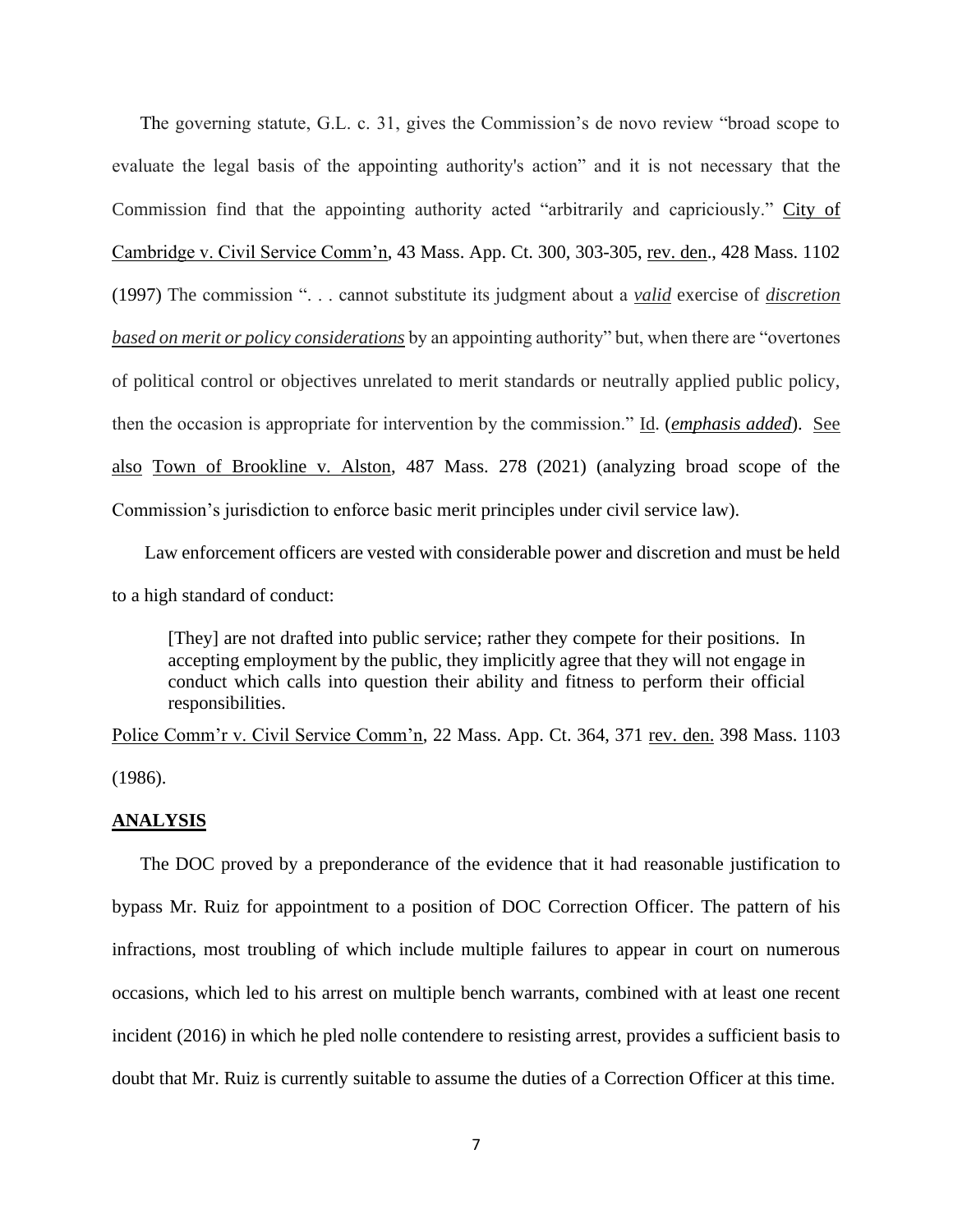I have taken account of the fact that Mr. Ruiz's criminal offenses appear related to socioeconomic factors such as expired registrations or simply "being in the wrong place at the wrong time", which the Commission has strongly emphasized may have no bearing on whether a candidate can serve as a public safety officer. These factors deserve less weight and must not be used to exclude candidates, especially minority candidates. See Rodriguez v. Massachusetts Parole Bd., 32 MCSR 311 (2019); Dorn v. Boston Police Dep't, 31 MCSR 375 (2018). Had these infractions not been accompanied by a repeated failure to attend to the responsibility to appear in court to address the offenses, the Commission might have been inclined to treat the matter differently. The DOC must pay attention to this issue in any future consideration of Mr. Ruiz and may not penalize him in the future for these prior socioeconomic circumstances.

I also note that Mr. Ruiz claims that he has taken steps to clear most of his criminal record through expungement orders. Expungement of a criminal record is a factor that DOC should consider, and which it did consider here, but that fact, alone, does not preclude DOC from relying on the underlying circumstances of the offense as part of the totality of an applicant's adult criminal history. See Kodhimaj v. Department of Correction, 32 MCSR 377 (2019). At the time of his bypass, Mr. Ruiz had maintained a clean driving and criminal record for approximately two years and his employment and personal references provided strong support for his candidacy. Based on the facts presented here, it was reasonable for DOC Commissioner Mici, after a thorough review of Mr. Ruiz's complete application packet, to conclude that, at the time of his bypass in March 2020, more time without future infractions was required to satisfy DOC that it should take the risk of appointing him to a position of Correction Officer. Should Mr. Ruiz continue to maintain his clean record, at some point in the future, Mr. Ruiz should be given a fresh look.